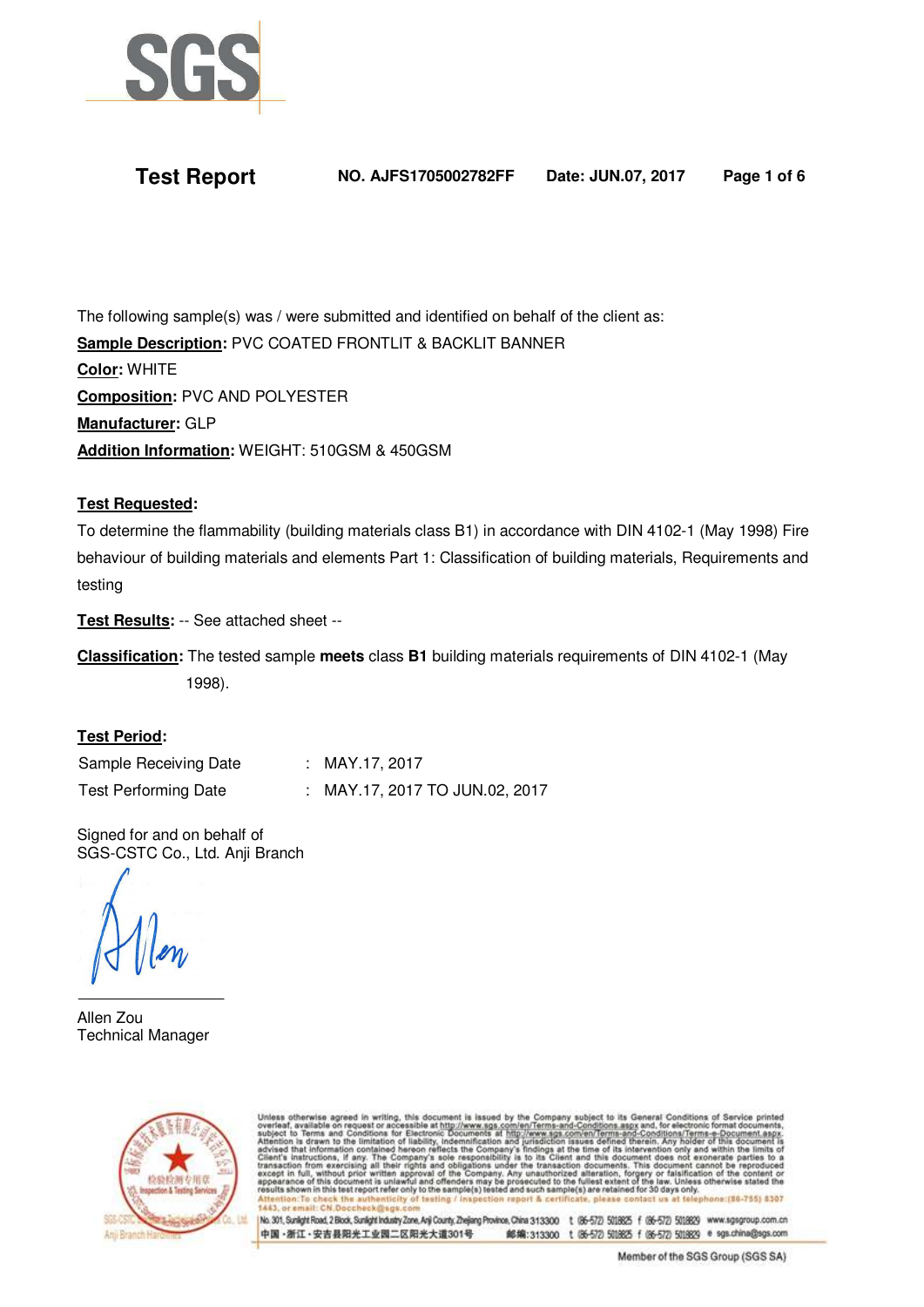

## **Test Report NO. AJFS1705002782FF Date: JUN.07, 2017 Page 2 of 6**

## **I. Test conducted**

This test was conducted as per DIN 4102-15:1990 DIN 4102-16:1998 and DIN 4102-1:1998 Clause 6.2, and Classification in according to DIN 4102-1 (May 1998) Clause 6.1-Class B1 materials.

### **II. Sample details**

| General description / Color | PVC COATED FRONTLIT & BACKLIT BANNER / White   |
|-----------------------------|------------------------------------------------|
| Density                     | About 523 $g/m^2$                              |
| Size of sample              | $1000$ mm $\times$ 190mm & 190mm $\times$ 90mm |

## **Conditioning**

Prior to testing, the sample was conditioned at least 14 days to constant mass at a temperature of 23  $\pm$  2 °C, and a relative humidity of  $50 \pm 6$  %.

### **III. Test results**

## **1) "Brandschacht" Test according to DIN 4102-15 &16**

Exposed surface: The front face

| Results of "Brandschacht" Test (part 1) |                                                          |       |                     |           |  |  |  |
|-----------------------------------------|----------------------------------------------------------|-------|---------------------|-----------|--|--|--|
| Line                                    |                                                          | Unit  | Test assemblies No. |           |  |  |  |
| No.                                     |                                                          |       | Lengthwise          | Widthwise |  |  |  |
| 1                                       | Specimen fixings according to DIN 4102 part 15,<br>table |       |                     |           |  |  |  |
| $\overline{2}$                          | Max. flame height above lower sample edge;               | cm    | 50                  | 50        |  |  |  |
| 3                                       | Time $1$                                                 | min:s | 0:32                | 0:36      |  |  |  |
|                                         | Melting/burning through                                  |       |                     |           |  |  |  |
| 4                                       | Time $1$                                                 | min:s | 0:08                | 0:09      |  |  |  |
|                                         | <b>Back of specimen</b>                                  |       |                     |           |  |  |  |
| 5                                       | Flaming/glowing, Time $1$                                | min:s | 0:10                | 0:11      |  |  |  |
| 6                                       | Discolouring, Time <sup>1)</sup>                         |       | 0:07                | 0:08      |  |  |  |
|                                         | <b>Burning droplets</b>                                  |       | No                  | <b>No</b> |  |  |  |
| 7                                       | Begin 1)                                                 | min:s |                     |           |  |  |  |
|                                         | Amount                                                   |       |                     |           |  |  |  |
| 8                                       | Specimen material falling off in separate droplets       |       |                     |           |  |  |  |
| 9                                       | Specimen material falling off continuously               |       |                     |           |  |  |  |

To be continued…



as otherwise agreed in writing, this document is issued by the Company subject to its General Conditions of Service printed<br>ect to Terms and Conditions for Electronic Documents in thte Company subject to its General Condit ort & certificat lease contact us

No. 301, Sunlight Road, 2 Block, Sunlight Industry Zone, Anji County, Zhejiang Province, China 313300 t (86-572) 5018825 f (86-572) 5018829 www.sgsgroup.com.cn 中国·浙江·安吉县阳光工业园二区阳光大道301号 邮编:313300 t (86-572) 5018625 f (86-572) 5018629 e sgs.china@sgs.com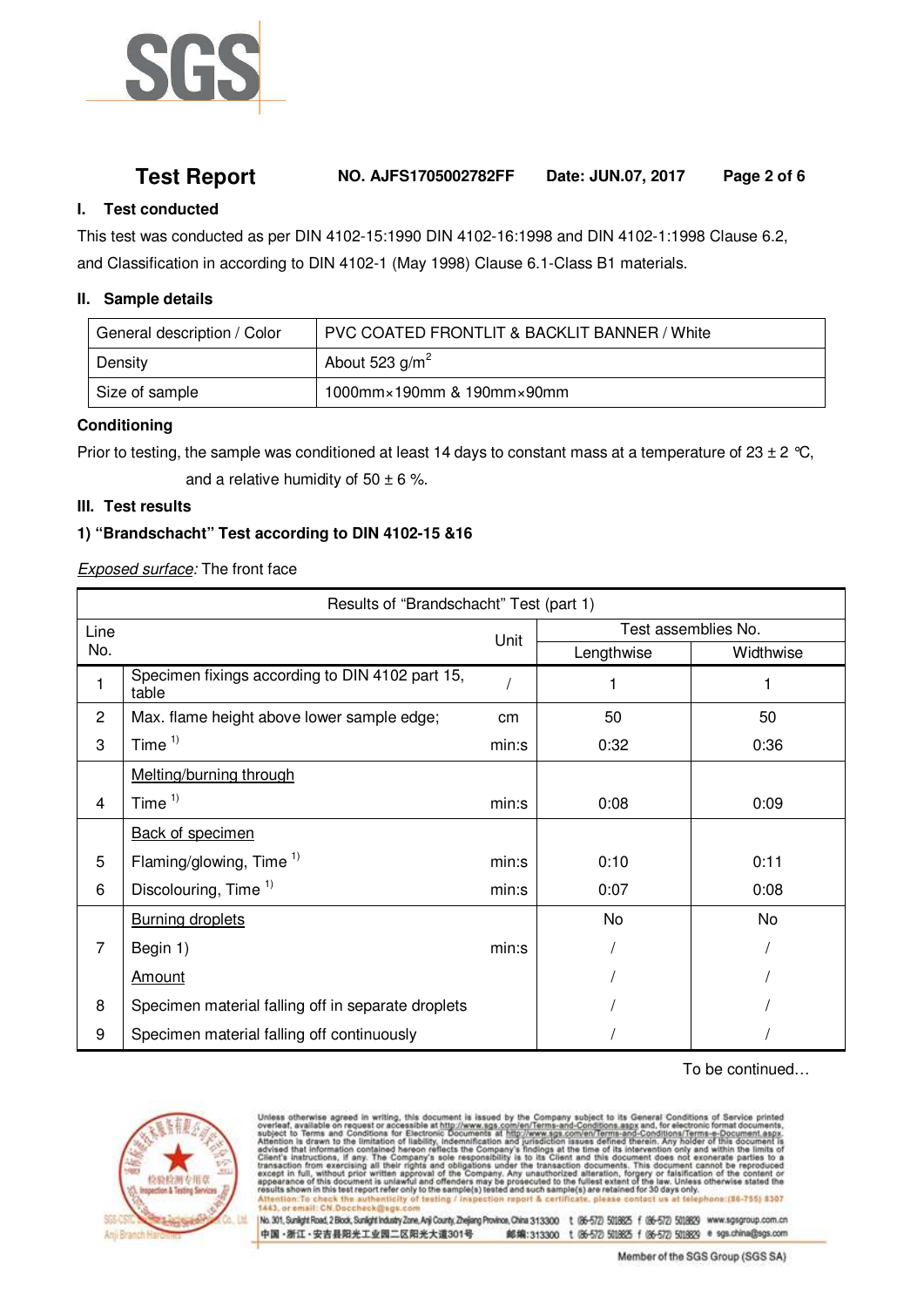

## **Test Report NO. AJFS1705002782FF Date: JUN.07, 2017 Page 3 of 6**

| Results of "Brandschacht" Test (part 2) |                                                         |       |                     |           |  |  |  |
|-----------------------------------------|---------------------------------------------------------|-------|---------------------|-----------|--|--|--|
| Line                                    |                                                         |       | Test assemblies No. |           |  |  |  |
| No.                                     |                                                         | Unit  | Lengthwise          | Widthwise |  |  |  |
|                                         | <b>Burning parts</b>                                    |       |                     |           |  |  |  |
| 10                                      | Begin 1)                                                |       | 0:12                | 0:13      |  |  |  |
| 11                                      | Parts of sample falling off separately                  |       |                     | $\sqrt{}$ |  |  |  |
| 12                                      | Parts of sample falling off continuously                |       |                     | $\prime$  |  |  |  |
| 13                                      | Duration of continued combustion on mesh base<br>(max.) | min:s | No                  | No        |  |  |  |
|                                         | Burner flame impairment by dripping/falling<br>material |       | <b>No</b>           | <b>No</b> |  |  |  |
| 14                                      | Time $1)$                                               | min:s |                     |           |  |  |  |
|                                         | Premature ending of test                                |       |                     |           |  |  |  |
| 15                                      | End of burning at specimen <sup>1)</sup>                | min:s |                     |           |  |  |  |
| 16                                      | Time when test terminated (if applicable) <sup>1)</sup> | min:s |                     |           |  |  |  |
|                                         | Burning after end of test                               |       | <b>No</b>           | <b>No</b> |  |  |  |
| 17                                      | Duration                                                | min:s |                     |           |  |  |  |
| 18                                      | Number of specimens                                     |       |                     |           |  |  |  |
| 19                                      | Front of specimen                                       |       |                     |           |  |  |  |
| 20                                      | Back of specimen                                        |       |                     |           |  |  |  |
| 21                                      | Height of flame                                         | cm    |                     |           |  |  |  |
|                                         | Glowing after end of test                               |       | No                  | No        |  |  |  |
| 22                                      | Duration                                                | min:s |                     |           |  |  |  |
| 23                                      | Number of specimens                                     |       |                     |           |  |  |  |
| 24                                      | Front of specimen                                       |       |                     |           |  |  |  |
| 25                                      | Back of specimen                                        |       |                     |           |  |  |  |
| 26                                      | Top half of specimen                                    |       |                     |           |  |  |  |
| 27                                      | Bottom half of specimen                                 |       |                     |           |  |  |  |

To be continued…



1443. or e

nail: CN.D

Unless otherwise agreed in writing, this document is issued by the Company subject to its General Conditions of Service printed overleaf, available on request or accessible at http://www.sgs.com/en/Terms-and-Conditions.as st telephone:(86-755) 6307 in:To ch testing / Insp ction report & certificate, please contact us

|No.301,Sunkptr Road, 2 Block,Sunkptr Industry Zone, Anji County, Zhejang Province, China 313300 t (86-572) 5018825 f (86-572) 5018829 www.sgsgroup.com.cn<br>|中国 - 浙江 - 安吉县阳光工业园二区阳光大道301号 - 邮编:313300 t (86-572) 5018825 f (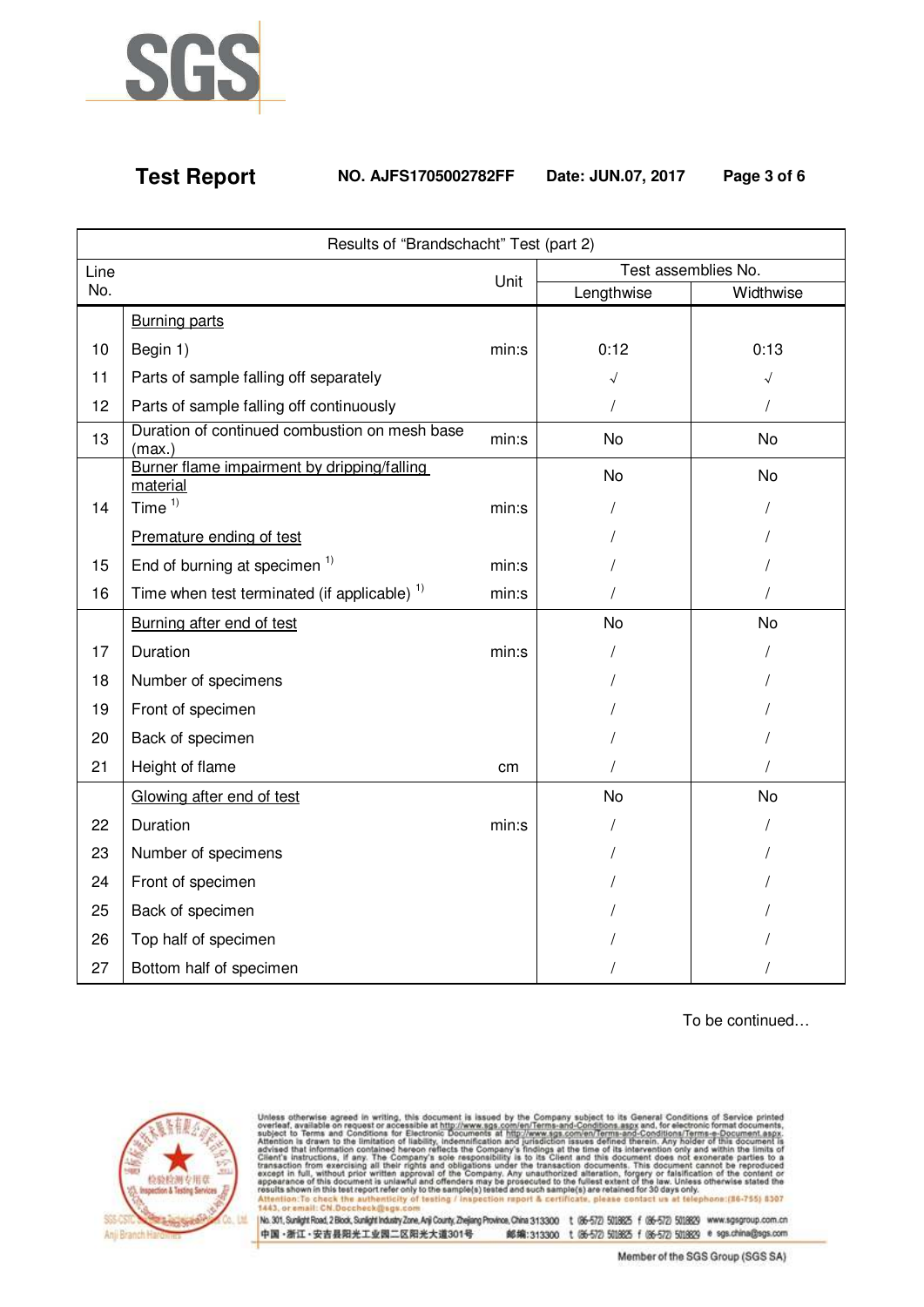

## **Test Report NO. AJFS1705002782FF Date: JUN.07, 2017 Page 4 of 6**

| Results of "Brandschacht" Test (part 3) |                               |       |                     |    |           |    |  |  |  |
|-----------------------------------------|-------------------------------|-------|---------------------|----|-----------|----|--|--|--|
| Line                                    |                               | Unit  | Test assemblies No. |    |           |    |  |  |  |
| No.                                     |                               |       | Lengthwise          |    | Widthwise |    |  |  |  |
|                                         | Residual length               |       |                     |    |           |    |  |  |  |
| 28<br>Single results                    |                               | cm    | 57                  | 52 | 58        | 59 |  |  |  |
|                                         |                               |       | 55                  | 56 | 54        | 55 |  |  |  |
| 29                                      | Average of the single results | cm    | 55.0                |    | 56.5      |    |  |  |  |
|                                         | Smoke temperature             |       |                     |    |           |    |  |  |  |
| 30                                      | Max. of average               | °C    | 144.6               |    | 141.7     |    |  |  |  |
| 31                                      | Time $1$                      | min:s | 07:38               |    | 07:49     |    |  |  |  |

Note: 1) time from start of testing

\*Reduction in number of test (DIN 4102 Part 16, clause 5.2)

Class B1 materials:

If the residual length measured after the first test is 45cm or greater, further tests are not required.

## **2) Normal Flammability Test according to DIN 4102-1 Clause 6.2**

 $F$ lame application:  $[ \quad \lor \quad ]$  bottom edge ignition,  $[ \quad ]$  surface ignition

| Parameter                                                                       | Lengthwise |           |           |           | Crosswise |           |             |           |             |           |
|---------------------------------------------------------------------------------|------------|-----------|-----------|-----------|-----------|-----------|-------------|-----------|-------------|-----------|
|                                                                                 |            | 2         | 3         | 4         | 5         | 6         | 7           | 8         | 9           | 10        |
| Whether or not flaming extinguished<br>before reach the gauge mark(Yes/No)      | Yes        | Yes       | Yes       | Yes       | Yes       | Yes       | Yes         | Yes       | Yes         | Yes       |
| Whether or not flaming reach the<br>measuring mark within 20<br>seconds(Yes/No) | No         | No        | No        | No.       | No        | No.       | No.         | No        | No          | No        |
| Time for the flame tip to reach the<br>gauge mark(s)                            | <b>NA</b>  | <b>NA</b> | <b>NA</b> | <b>NA</b> | <b>NA</b> | <b>NA</b> | <b>NA</b>   | <b>NA</b> | <b>NA</b>   | <b>NA</b> |
| Afterflame time (s)                                                             | 0          | $\Omega$  | $\Omega$  | 0         | $\Omega$  | $\Omega$  | $\mathbf 0$ | 0         | $\mathbf 0$ | 0         |
| Max. flame height (cm)                                                          | 7          | 9         | 9         | 9         | 8         | 7         | 8           | 8         | 7           | 7         |
| Molten dripping (Yes/No)                                                        | No         | No        | No        | <b>No</b> | No        | <b>No</b> | No          | No        | No          | No        |
| Smoke developments (visual<br>impression)<br>$N = 1 - 1$                        | Slight     |           |           | Slight    |           |           |             |           |             |           |

Note:

NA---Not applicable

### To be continued…



thenwise agreed in writing, this document is issued by the Company subject to its General Conditions of Service printed<br>to Terms and Conditions for Electronic Documents is sued by the Company subject to its General Conditi telephone:(16-755) 6307 ort & certificat lease con

No. 301, Sunlight Road, 2 Block, Sunlight Industry Zone, Anji County, Zhejiang Province, China 313300 t (86-572) 5018625 f (86-572) 5018629 www.sgsgroup.com.cn 中国·浙江·安吉县阳光工业园二区阳光大道301号 邮编:313300 t (86-572) 5018625 f (86-572) 5018629 e sgs.china@sgs.com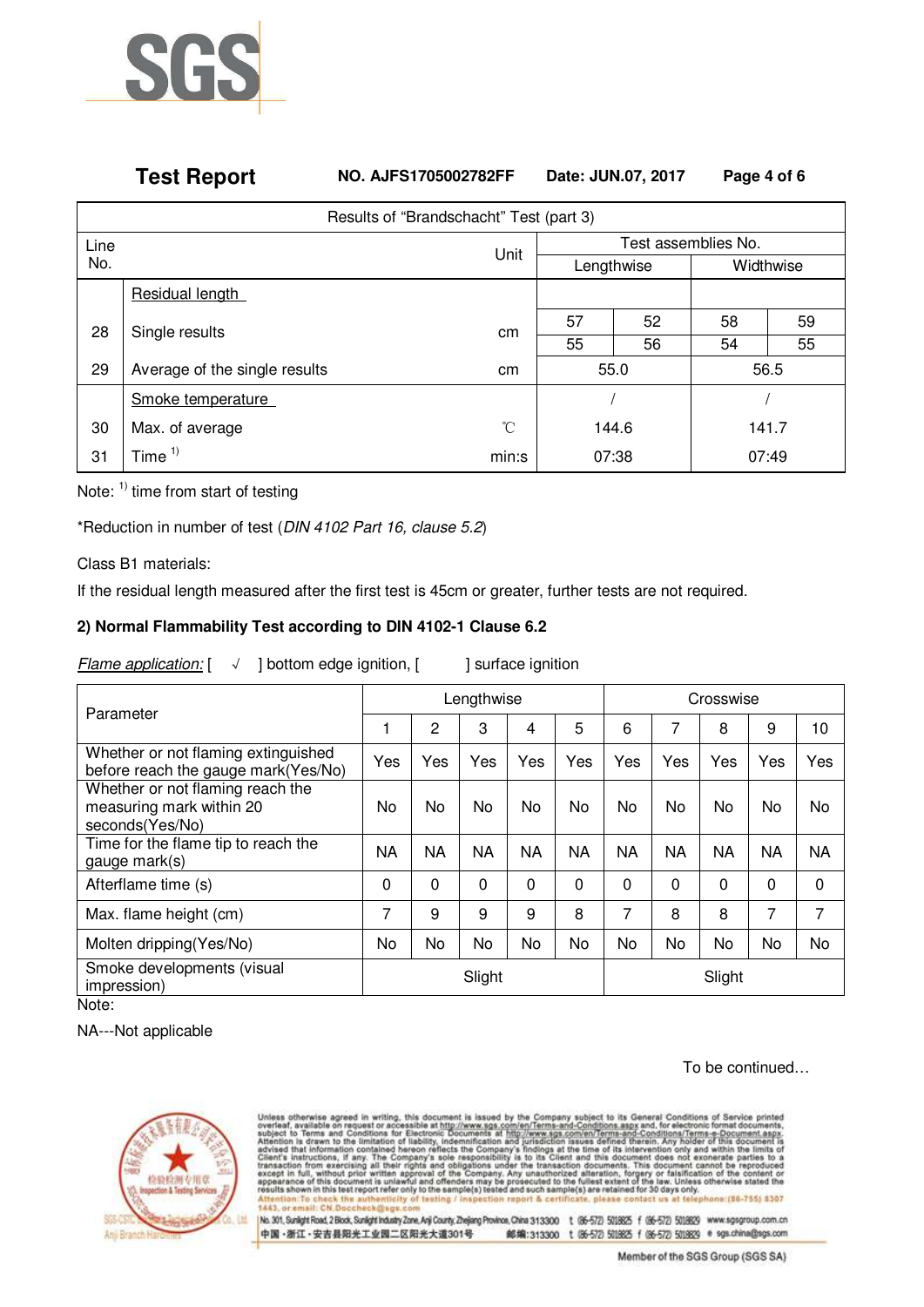

## **Test Report NO. AJFS1705002782FF Date: JUN.07, 2017 Page 5 of 6**

## **DIN 4102-1:1998 Criteria for classification**

- 1) All materials, except flooring, may be classed as **B1** materials if they meet the following requirements a) and b):
- a) The test using the 'Brandschacht' apparatus described in DIN 4102-15 (cf. subclause 6.1.3.1) shall be deemed passed if
- The mean value for the residual length (portion of specimen that has not burned or charred; cf. subclause
- 9.1 of DIN 4102-16) of each specimen is at least 15 cm and no individual values are lower than 0 cm,
- The mean effluent temperature does not exceed 200 °C in any test,

– The requirement for the residual length of each specimen is met even where there is afterflame, afterglow, or smouldering.

- b) Pass DIN 4102-1: 1998 sub-clause 6.2.3 Ignitability Test if
- For each specimen, flaming doesn't reach the gage mark within 20s after flame application.
- 2) Materials may be classed as **B2** materials if they pass the ignitibility test specified in DIN 4102-1: 1998 subclause 6.2.5.
- For each specimen, flaming doesn't reach the gage mark (150mm marks) within 20s after flame application.
- 3) Combustible materials which cannot be classed as B1 or B2 materials shall be classed as **B3** materials.

### **STATEMENTS:**

This test report does not replace any mandatory certification of the product that may be required.

The test results relate to the behaviour of the test specimens of a product under the particular conditions of the test; they are not intended to be the sole criterion for assessing the potential fire and smoke hazard of the product in use.

To be continued…



otherwise agreed in writing, this document is issued by the Company subject to its General Conditions of Service printed<br>to Terms and Conditions for accessible an http://www.sgs.com/en/Terms-and-Conditions.aggy and, for el forgery or falsificat<br>nt of the law. Unless cuted to the law. Unless oth and such sample(s) are retainr only to the sample(s) to

No. 301, Sunlight Road, 2 Block, Sunlight Industry Zone, Anji County, Zhejiang Province, China 313300 t (96-572) 5018925 f (96-572) 5018929 www.sqsgroup.com.cn 中国·浙江·安吉县阳光工业园二区阳光大道301号 邮编:313300 t (所-572) 5018625 f (所-572) 5018629 e sgs.china@sgs.com